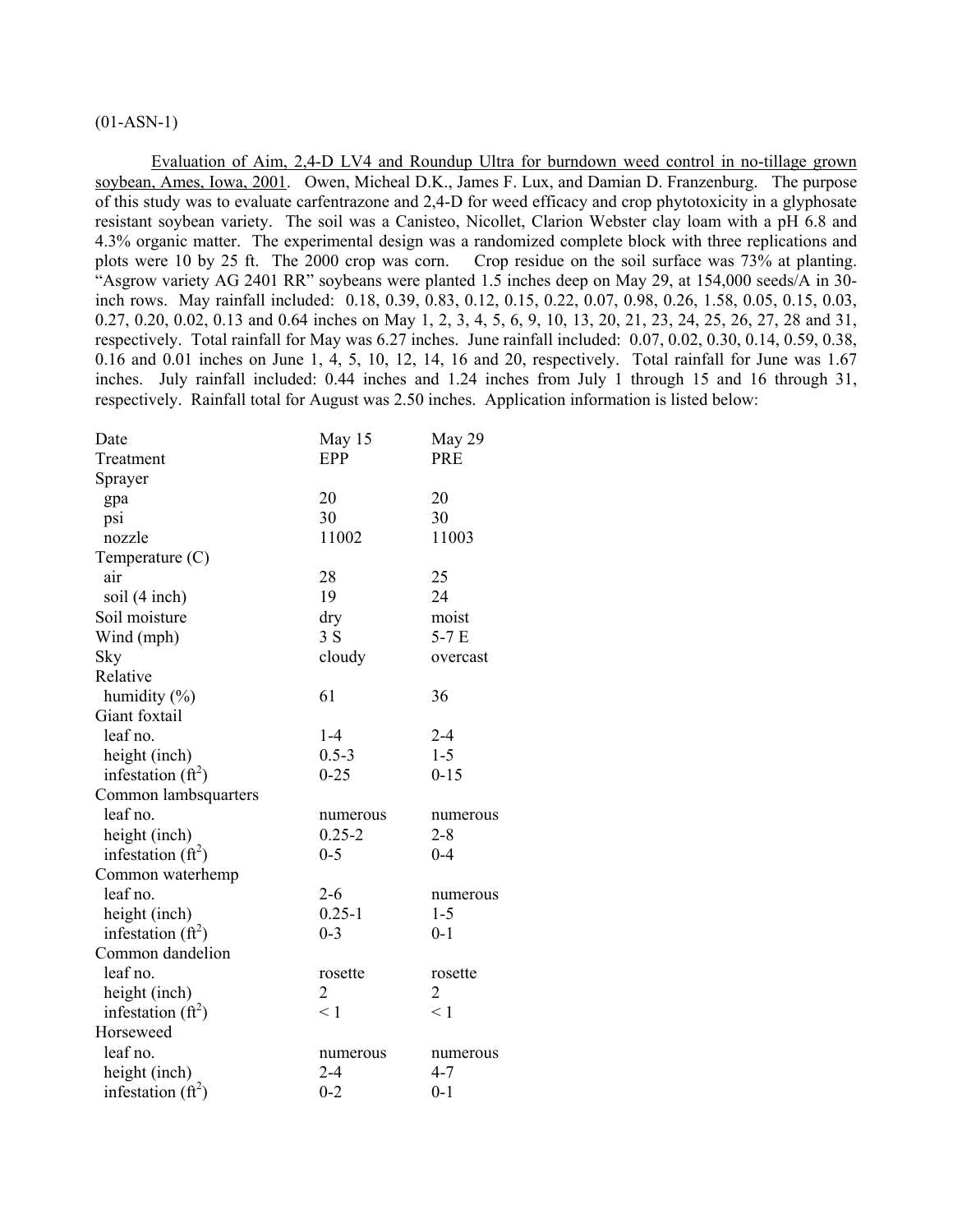| Pennsylvania smartweed |              |            |
|------------------------|--------------|------------|
| leaf no.               | $2 - 3$      | numerous   |
| height (inch)          | $0 - 2$      | $2 - 6$    |
| infestation $(ft^2)$   | $0-3$        | $0 - 1$    |
| Velvetleaf             |              |            |
| leaf no.               | cotyl-3      | $1 - 3$    |
| height (inch)          | $0.25 - 0.5$ | $0.25 - 1$ |
| infestation $(ft^2)$   | $0 - 2$      | 0-1        |

Early observations on May 19 demonstrated that control of all broadleaf weeds was significantly improved when Aim was included with EPP 2,4-D LV4. The most dramatic improvement was for annual weeds. Horseweed control was significantly improved when Aim was included with 2,4-D LV4 plus Roundup Ultra. The general improved weed control from the inclusion of Aim with 2,4-D LV4 plus Roundup Ultra was not as dramatic as with the addition of Aim to 2,4-D LV4, alone. On subsequent evaluation dates, there were no significant differences in broadleaf control between 2,4-D LV4 plus Roundup Ultra, and 2,4-D LV4 plus Roundup Ultra plus Aim. However, there was still significant improvement for control of several broadleaf weeds with 2,4-D LV4 when Aim was included. On June 1, PRE Aim plus Roundup Ultra provided much higher weed control in comparison to Roundup Ultra, alone. However, by June 9 there were no significant differences between these two treatments. (Dept. of Agronomy, Iowa State University, Ames)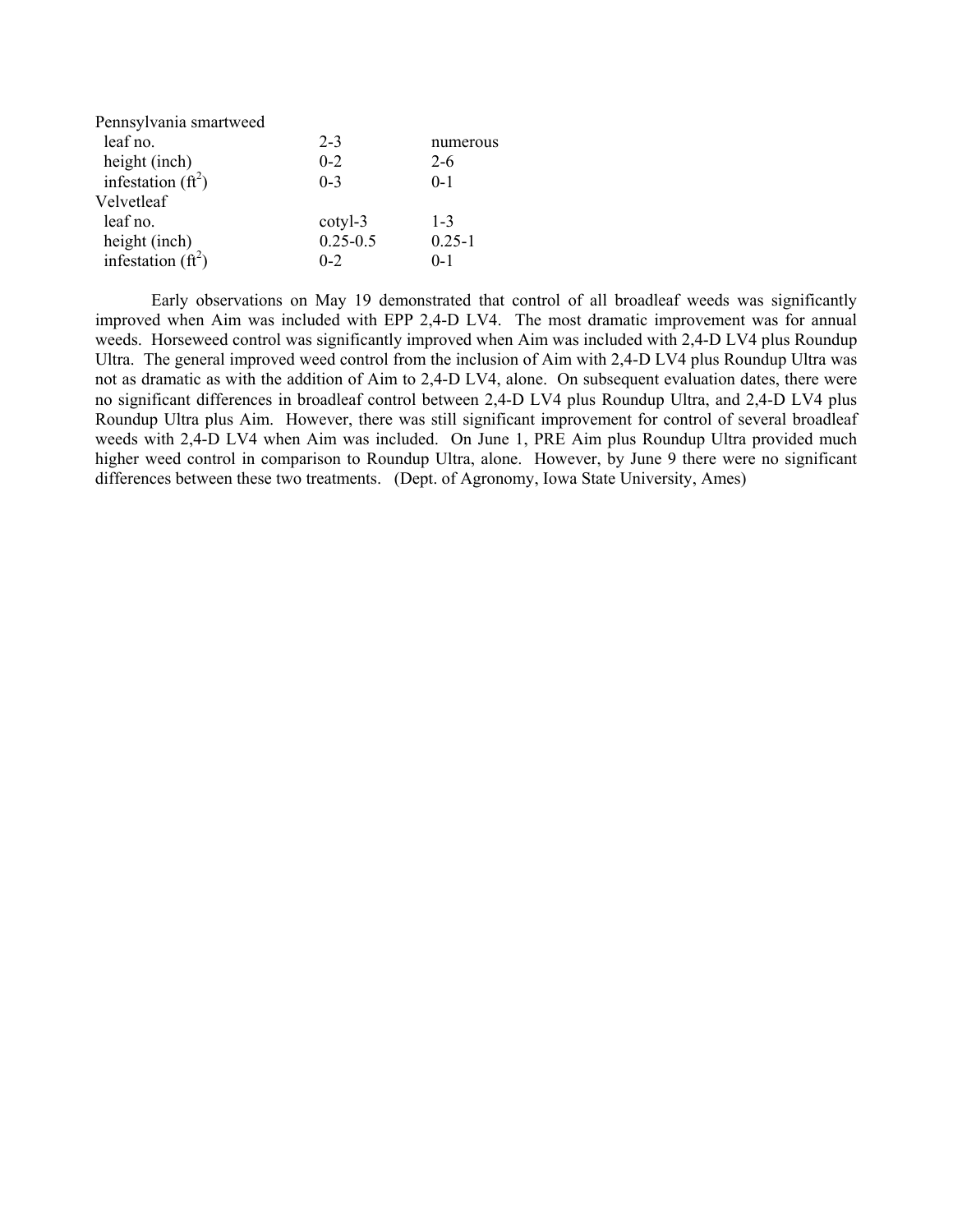### **DATA MEAN**

 **TITLE:** Evaluation of Aim, 2,4-D LV4 and Roundup Ultra for burndown weed control in no-tillage grown soybean.  **CREATED:** 06/05/2001 **REVISED:** 12/12/2001 **COMPLETED:** N

 **PROJECT TYPE:** HERBICIDE

 **LOCATION:** AMES, IA **RESEARCHED BY:** IA State University

 **DESIGN:** RANDOMIZED COMPLETE BLOCK DESIGN

| PLOT SIZE: 10.00 FT WIDE X 25.00 FT LONG                                                  |                                 |                                    |                |                           | REPS: 03                                                               |                      |          |
|-------------------------------------------------------------------------------------------|---------------------------------|------------------------------------|----------------|---------------------------|------------------------------------------------------------------------|----------------------|----------|
| TRT TREATMENT<br>NUM COMPONENT                                                            | DOSAGE<br>RATE.                 |                                    | SETFA<br>CON % | ABUTH<br>CON <sub>8</sub> | AMATA<br>CON %<br>UNIT TM 05/19/01 05/19/01 05/19/01 05/19/01 05/19/01 | CHEAL<br>CON % CON & | ERICA    |
| 1A UNTREATED CHECK                                                                        | 0.00                            | $\circ$<br>NA                      | 0              | $\Omega$                  | $\Omega$                                                               | $\Omega$             | $\Omega$ |
| 2A»AIM (40DF)<br>$B\gg2$ , 4-D LV4 (3.8EC)<br>C»CROP OIL CONCENTRATE                      | 0.008<br>0.475<br>1.00          | LAA 1<br>LAA 1<br>PMV <sub>1</sub> | 10             | 98                        | 96                                                                     | 88                   | 85       |
| $3A \gg 2$ , 4-D LV4 (3.8EC)<br>B»CROP OIL CONCENTRATE                                    | 0.475<br>1.00                   | LAA 1<br>PMV <sub>1</sub>          | 12             | 80                        | 80                                                                     | 73                   | 78       |
| 4A»AIM (40DF)<br>$B\gg2$ , 4-D LV4 (3.8EC)<br>C ROUNDUP ULTRA (3SL)<br>D»AMMONIUM SULFATE | 0.008<br>0.475<br>0.50<br>17.00 | LAA 1<br>LAA 1<br>LAA 1<br>$PMG$ 1 | 95             | 98                        | 99                                                                     | 93                   | 80       |
| 5A»AIM (40DF)<br>B ROUNDUP ULTRA (3SL)<br>C»AMMONIUM SULFATE                              | 0.008<br>0.50<br>17.00          | LAA 1<br>LAA 1<br>$PMG$ 1          | 92             | 99                        | 96                                                                     | 93                   | 78       |
| $6A \times 2$ , 4-D LV4 (3.8EC)<br>B ROUNDUP ULTRA (3SL)<br>C»AMMONIUM SULFATE            | 0.475<br>0.50<br>17.00          | LAA 1<br>LAA 1<br>$PMG$ 1          | 90             | 93                        | 93                                                                     | 92                   | 68       |
| 7A»AIM (40DF)<br>B ROUNDUP ULTRA (3SL)<br>C»AMMONIUM SULFATE                              | 0.008<br>0.75<br>17.00          | LAA 2<br>LAA 2<br>$PMG$ 2          | $\circ$        | $\circ$                   | $\Omega$                                                               | $\circ$              | $\Omega$ |
| 8A ROUNDUP ULTRA (3SL)<br>B»AMMONIUM SULFATE                                              | 0.75<br>17.00                   | LAA 2<br>$PMG$ 2                   | $\circ$        | $\circ$                   | $\circ$                                                                | $\circ$              | $\circ$  |
|                                                                                           | LSD (0.05)                      |                                    | 2.62           | 2.69                      | 5.24                                                                   | 5.00                 | 3.31     |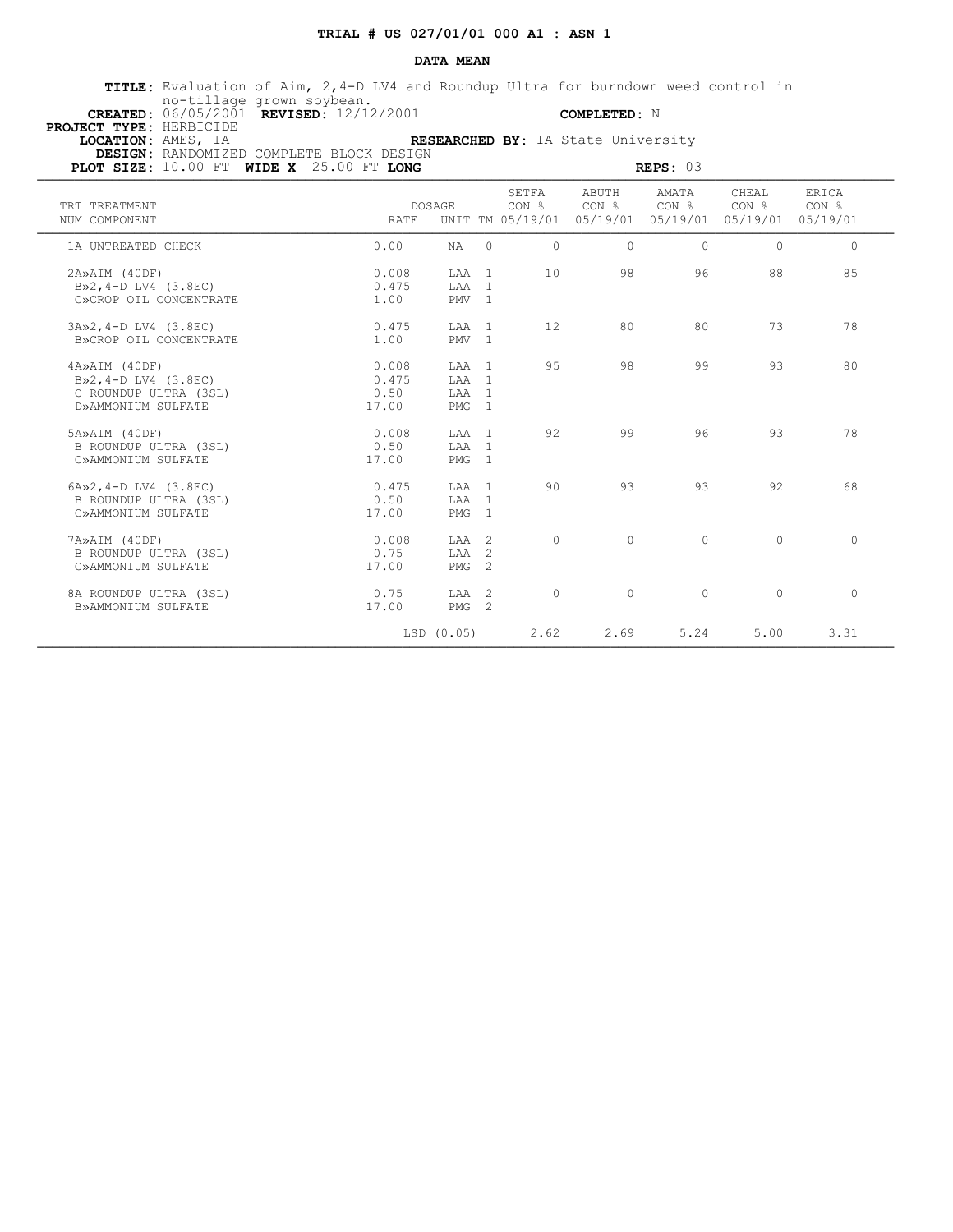### **DATA MEAN**

 **TITLE:** Evaluation of Aim, 2,4-D LV4 and Roundup Ultra for burndown weed control in no-tillage grown soybean.  **CREATED:** 06/05/2001 **REVISED:** 12/12/2001 **COMPLETED:** N

 **PROJECT TYPE:** HERBICIDE

 **LOCATION:** AMES, IA **RESEARCHED BY:** IA State University  **DESIGN:** RANDOMIZED COMPLETE BLOCK DESIGN

| KLSLAKUMLU DI; IA STATE UNIVEISITY |  |  |
|------------------------------------|--|--|
| IGN                                |  |  |
|                                    |  |  |

| PLOT SIZE: $10.00$ FT WIDE X $25.00$ FT LONG                                              |                                 |                                             |                |                                    |                | REPS: 03                                       |                                                |                |  |
|-------------------------------------------------------------------------------------------|---------------------------------|---------------------------------------------|----------------|------------------------------------|----------------|------------------------------------------------|------------------------------------------------|----------------|--|
| TRT TREATMENT<br>NUM COMPONENT                                                            | <b>RATE</b>                     | DOSAGE                                      |                | POLPY<br>CON %<br>UNIT TM 05/19/01 | TAROF<br>CON % | SETFA<br>CON <sub>8</sub><br>05/19/01 05/25/01 | ABUTH<br>CON <sub>8</sub><br>05/25/01 05/25/01 | AMATA<br>CON % |  |
| 1A UNTREATED CHECK                                                                        | 0.00                            | NA                                          | $\Omega$       | $\Omega$                           | $\Omega$       | $\Omega$                                       | $\Omega$                                       | $\Omega$       |  |
| 2A»AIM (40DF)<br>$B\gg2$ , 4-D LV4 (3.8EC)<br>C»CROP OIL CONCENTRATE                      | 0.008<br>0.475<br>1.00          | LAA<br>LAA 1<br>PMV <sub>1</sub>            | $\overline{1}$ | 88                                 | 73             | $7\overline{ }$                                | 98                                             | 95             |  |
| 3A»2, 4-D LV4 (3.8EC)<br>B»CROP OIL CONCENTRATE                                           | 0.475<br>1.00                   | LAA<br>PMV <sub>1</sub>                     | $\overline{1}$ | 73                                 | 65             | 8                                              | 80                                             | 73             |  |
| 4A»AIM (40DF)<br>$B\gg2$ , 4-D LV4 (3.8EC)<br>C ROUNDUP ULTRA (3SL)<br>D»AMMONIUM SULFATE | 0.008<br>0.475<br>0.50<br>17.00 | LAA 1<br>LAA 1<br>LAA 1<br>PMG <sub>1</sub> |                | 95                                 | 80             | 99                                             | 99                                             | 99             |  |
| 5A»AIM (40DF)<br>B ROUNDUP ULTRA (3SL)<br>C»AMMONIUM SULFATE                              | 0.008<br>0.50<br>17.00          | LAA 1<br>LAA 1<br>$PMG$ 1                   |                | 93                                 | 80             | 99                                             | 98                                             | 99             |  |
| $6A \times 2$ , $4-D$ LV4 (3.8EC)<br>B ROUNDUP ULTRA (3SL)<br>C»AMMONIUM SULFATE          | 0.475<br>0.50<br>17.00          | LAA 1<br>LAA 1<br>PMG                       | $\overline{1}$ | 93                                 | 77             | 99                                             | 99                                             | 99             |  |
| 7A»AIM (40DF)<br>B ROUNDUP ULTRA (3SL)<br>C»AMMONIUM SULFATE                              | 0.008<br>0.75<br>17.00          | LAA 2<br>LAA 2<br>PMG                       | -2             | $\circ$                            | $\Omega$       | $\circ$                                        | $\Omega$                                       | $\circ$        |  |
| 8A ROUNDUP ULTRA (3SL)<br>B»AMMONIUM SULFATE                                              | 0.75<br>17.00                   | LAA<br>$PMG$ 2                              | $\overline{2}$ | $\circ$                            | $\Omega$       | $\circ$                                        | $\Omega$                                       | $\circ$        |  |
|                                                                                           |                                 | LSD (0.05)                                  |                | 4.73                               | 6.76           | 4.87                                           | 2.09                                           | 4.81           |  |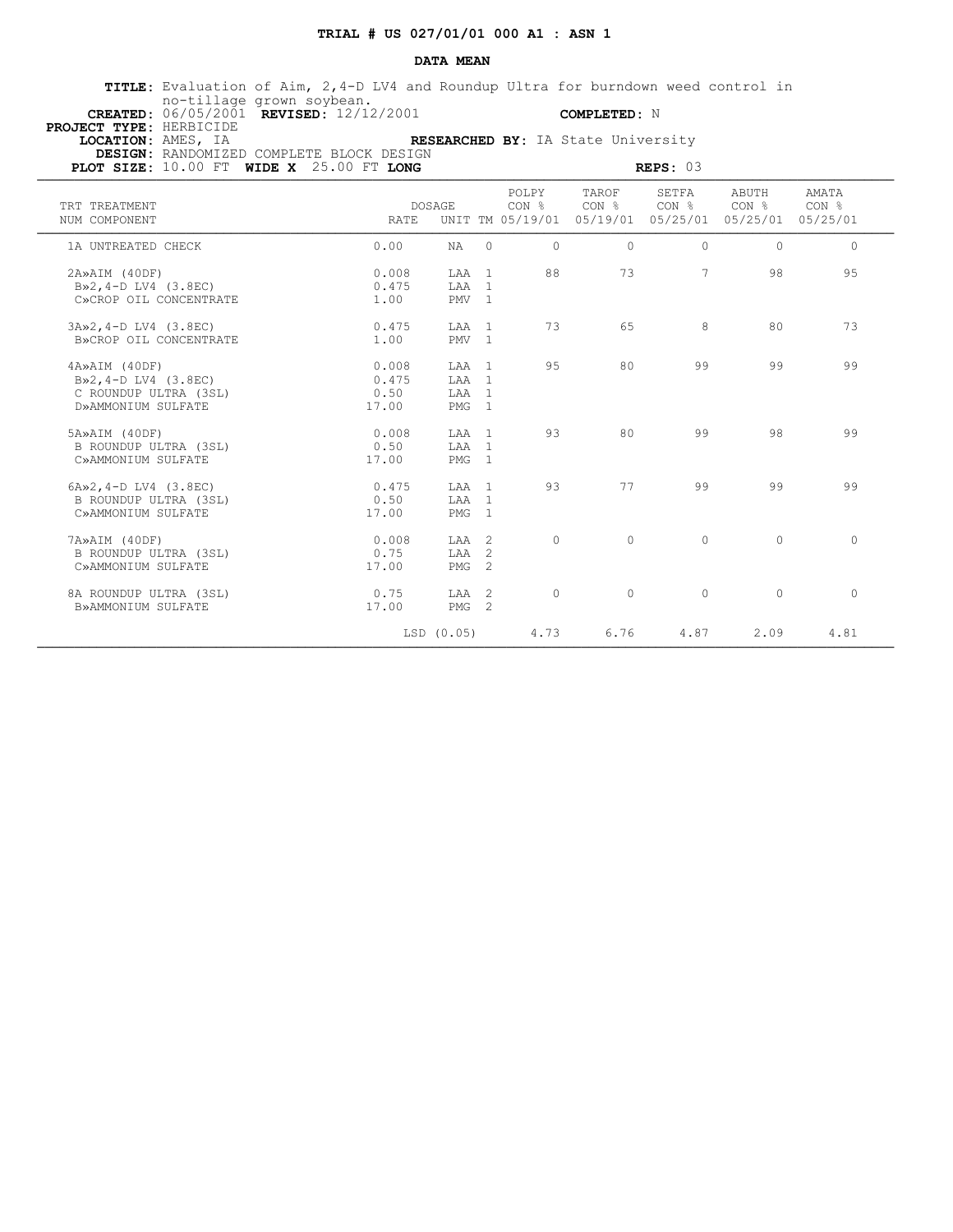#### **DATA MEAN**

 **TITLE:** Evaluation of Aim, 2,4-D LV4 and Roundup Ultra for burndown weed control in no-tillage grown soybean.  **CREATED:** 06/05/2001 **REVISED:** 12/12/2001 **COMPLETED:** N

 **PROJECT TYPE:** HERBICIDE

 **LOCATION:** AMES, IA **RESEARCHED BY:** IA State University  **DESIGN:** RANDOMIZED COMPLETE BLOCK DESIGN

**PLOT SIZE:** 10.00 FT **WIDE X**  $25.00$  FT **LONG REPS:** 03 **REPS:** 03

| TRT TREATMENT<br>NUM COMPONENT                                                            | <b>RATE</b>                     | <b>DOSAGE</b>                      |                                  | CHEAL<br>CON <sub>8</sub><br>UNIT TM 05/25/01 | ERICA<br>CON % | POLPY<br>CON <sub>8</sub><br>05/25/01 05/25/01 | TAROF<br>CON <sub>8</sub><br>05/25/01 06/01/01 | SETFA<br>CON <sub>8</sub> |  |
|-------------------------------------------------------------------------------------------|---------------------------------|------------------------------------|----------------------------------|-----------------------------------------------|----------------|------------------------------------------------|------------------------------------------------|---------------------------|--|
| 1A UNTREATED CHECK                                                                        | 0.00                            | NA                                 | $\Omega$                         | $\Omega$                                      | $\Omega$       | $\Omega$                                       | $\Omega$                                       | $\Omega$                  |  |
| 2A»AIM (40DF)<br>$B\gg2, 4-D$ LV4 (3.8EC)<br>C»CROP OIL CONCENTRATE                       | 0.008<br>0.475<br>1.00          | LAA 1<br>LAA<br>PMV                | $\overline{1}$<br>$\overline{1}$ | 96                                            | 85             | 90                                             | 82                                             | 10                        |  |
| 3A»2, 4-D LV4 (3.8EC)<br>B»CROP OIL CONCENTRATE                                           | 0.475<br>1.00                   | LAA 1<br>PMV <sub>1</sub>          |                                  | 72                                            | 73             | 72                                             | 68                                             | 12                        |  |
| 4A»AIM (40DF)<br>$B\gg2$ , 4-D LV4 (3.8EC)<br>C ROUNDUP ULTRA (3SL)<br>D»AMMONIUM SULFATE | 0.008<br>0.475<br>0.50<br>17.00 | T.AA 1<br>T.AA<br>LAA 1<br>$PMG$ 1 | $\overline{1}$                   | 99                                            | 90             | 99                                             | 93                                             | 99                        |  |
| 5A»AIM (40DF)<br>B ROUNDUP ULTRA (3SL)<br>C»AMMONIUM SULFATE                              | 0.008<br>0.50<br>17.00          | LAA 1<br>T.AA 1<br>PMG             | $\mathbf{1}$                     | 98                                            | 87             | 98                                             | 90                                             | 99                        |  |
| $6A \gg 2$ , $4-D$ LV4 (3.8EC)<br>B ROUNDUP ULTRA (3SL)<br>C»AMMONIUM SULFATE             | 0.475<br>0.50<br>17.00          | LAA 1<br>T.AA 1<br>PMG             | $\overline{1}$                   | 98                                            | 85             | 99                                             | 90                                             | 99                        |  |
| 7A»AIM (40DF)<br>B ROUNDUP ULTRA (3SL)<br>C»AMMONIUM SULFATE                              | 0.008<br>0.75<br>17.00          | $TAA$ 2<br>LAA<br>PMG              | $\overline{2}$<br>2              | $\Omega$                                      | $\Omega$       | $\Omega$                                       | $\Omega$                                       | 17                        |  |
| 8A ROUNDUP ULTRA (3SL)<br>B»AMMONIUM SULFATE                                              | 0.75<br>17.00                   | $TAA$ 2<br>PMG                     | $\overline{2}$                   | $\circ$                                       | $\circ$        | $\circ$                                        | $\Omega$                                       | 1.5                       |  |
|                                                                                           |                                 | LSD (0.05)                         |                                  | 5.26                                          | 6.65           | 3.62                                           | 7.00                                           | 5.23                      |  |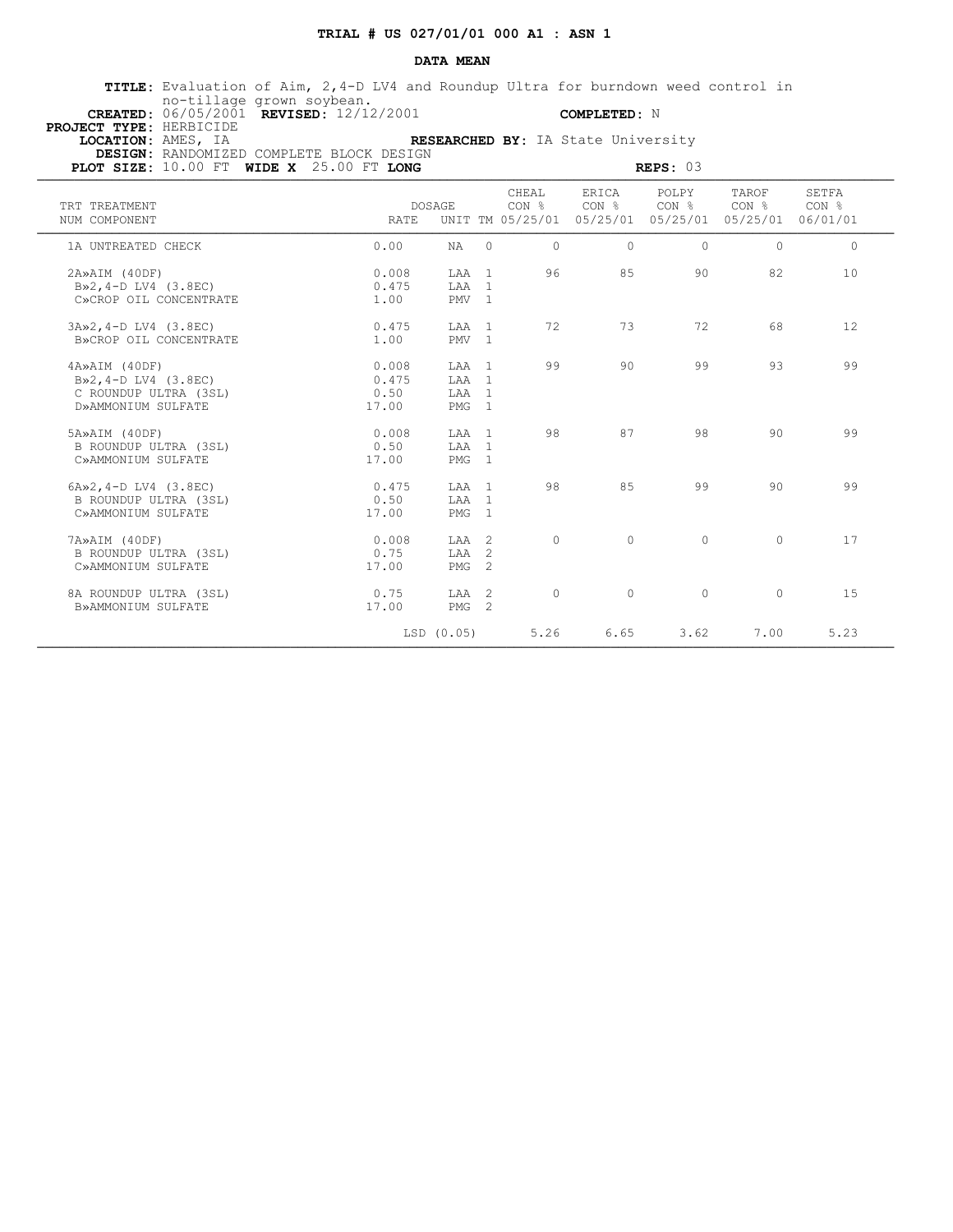### **DATA MEAN**

 **TITLE:** Evaluation of Aim, 2,4-D LV4 and Roundup Ultra for burndown weed control in no-tillage grown soybean.  **CREATED:** 06/05/2001 **REVISED:** 12/12/2001 **COMPLETED:** N

 **PROJECT TYPE:** HERBICIDE

 **LOCATION:** AMES, IA **RESEARCHED BY:** IA State University  **DESIGN:** RANDOMIZED COMPLETE BLOCK DESIGN

| PLOT SIZE: $10.00$ FT WIDE X $25.00$ FT LONG                                              |                                 |                                    |                                  |                |                                                        | REPS: 03                              |                                                |                |  |
|-------------------------------------------------------------------------------------------|---------------------------------|------------------------------------|----------------------------------|----------------|--------------------------------------------------------|---------------------------------------|------------------------------------------------|----------------|--|
| TRT TREATMENT<br>NUM COMPONENT                                                            | RATE                            | <b>DOSAGE</b>                      |                                  | ABUTH<br>CON % | AMATA<br>CON <sub>8</sub><br>UNIT TM 06/01/01 06/01/01 | CHEAL<br>CON <sub>8</sub><br>06/01/01 | ERICA<br>CON <sub>8</sub><br>06/01/01 06/01/01 | POLPY<br>CON % |  |
| 1A UNTREATED CHECK                                                                        | 0.00                            | NA                                 | $\Omega$                         | $\Omega$       | 3                                                      | $\Omega$                              | $\Omega$                                       | $\Omega$       |  |
| 2A»AIM (40DF)<br>$B\gg2$ , 4-D LV4 (3.8EC)<br>C»CROP OIL CONCENTRATE                      | 0.008<br>0.475<br>1.00          | LAA<br>LAA<br>PMV <sub>1</sub>     | $\overline{1}$<br>$\overline{1}$ | 99             | 96                                                     | 96                                    | 67                                             | 72             |  |
| 3A»2, 4-D LV4 (3.8EC)<br>B»CROP OIL CONCENTRATE                                           | 0.475<br>1.00                   | LAA<br>PMV <sub>1</sub>            | $\overline{1}$                   | 72             | 80                                                     | 85                                    | 62                                             | 72             |  |
| 4A»AIM (40DF)<br>$B\gg2$ , 4-D LV4 (3.8EC)<br>C ROUNDUP ULTRA (3SL)<br>D»AMMONIUM SULFATE | 0.008<br>0.475<br>0.50<br>17.00 | LAA 1<br>LAA 1<br>LAA 1<br>PMG 1   |                                  | 99             | 99                                                     | 99                                    | 98                                             | 99             |  |
| 5A»AIM (40DF)<br>B ROUNDUP ULTRA (3SL)<br>C»AMMONIUM SULFATE                              | 0.008<br>0.50<br>17.00          | LAA 1<br>LAA 1<br>PMG <sub>1</sub> |                                  | 99             | 99                                                     | 99                                    | 99                                             | 99             |  |
| $6A \times 2$ , $4-D$ LV4 (3.8EC)<br>B ROUNDUP ULTRA (3SL)<br>C»AMMONIUM SULFATE          | 0.475<br>0.50<br>17.00          | T.AA 1<br>LAA 1<br>PMG             | $\overline{1}$                   | 99             | 94                                                     | 99                                    | 99                                             | 99             |  |
| 7A»AIM (40DF)<br>B ROUNDUP ULTRA (3SL)<br>C»AMMONIUM SULFATE                              | 0.008<br>0.75<br>17.00          | LAA 2<br>LAA<br>PMG                | 2<br>2                           | 92             | 93                                                     | 77                                    | 47                                             | 77             |  |
| 8A ROUNDUP ULTRA (3SL)<br>B»AMMONIUM SULFATE                                              | 0.75<br>17.00                   | LAA<br>PMG <sub>2</sub>            | $\overline{2}$                   | 13             | 42                                                     | 13                                    | 8                                              | 8              |  |
|                                                                                           |                                 | LSD (0.05)                         |                                  | 15.45          | 30.21                                                  | 11.79                                 | 19.66                                          | 16.53          |  |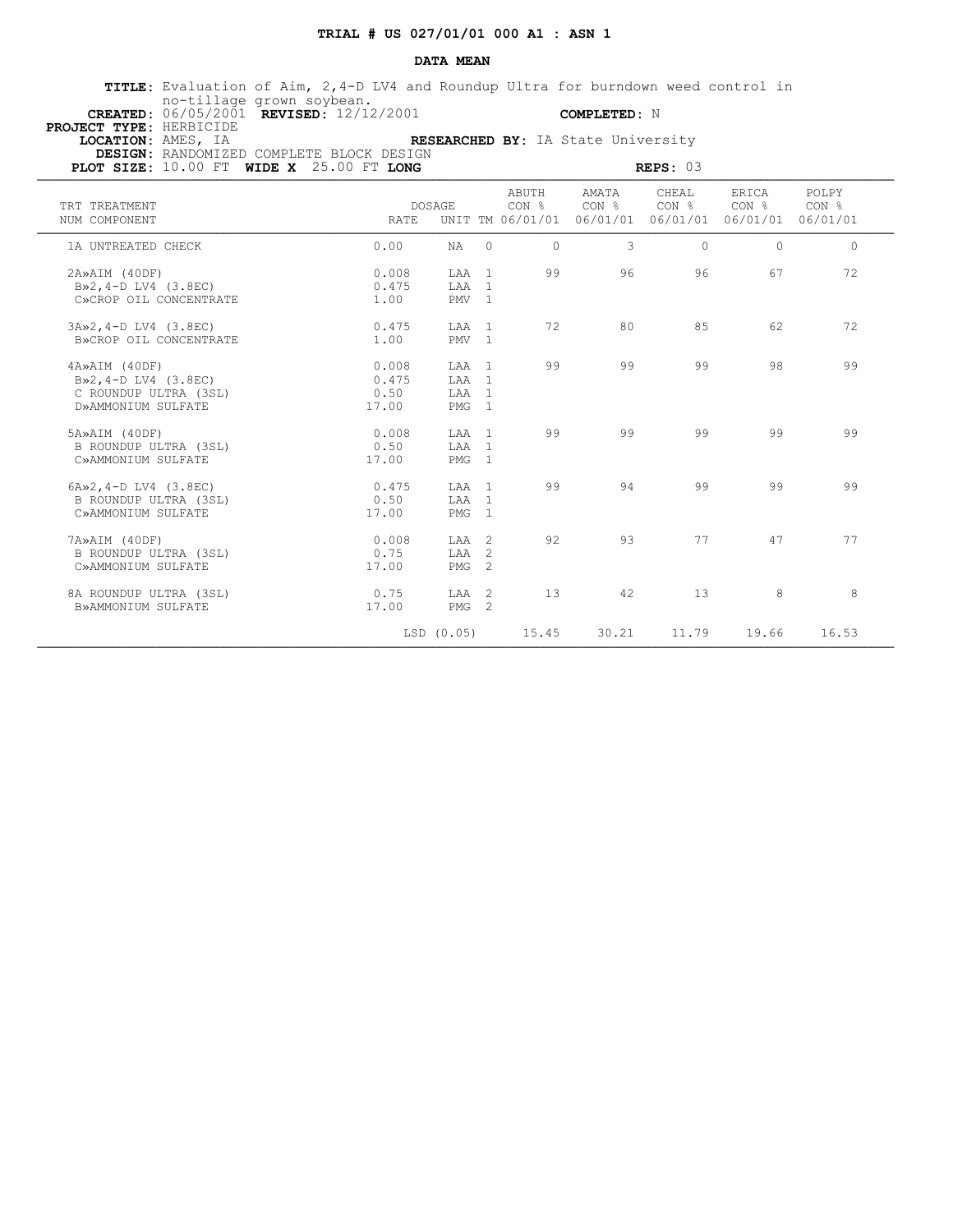#### **DATA MEAN**

 **TITLE:** Evaluation of Aim, 2,4-D LV4 and Roundup Ultra for burndown weed control in no-tillage grown soybean.  **CREATED:** 06/05/2001 **REVISED:** 12/12/2001 **COMPLETED:** N

 **PROJECT TYPE:** HERBICIDE

 **LOCATION:** AMES, IA **RESEARCHED BY:** IA State University  **DESIGN:** RANDOMIZED COMPLETE BLOCK DESIGN

| LSLAKURED BI; IA State Univelsity |  |             |  |
|-----------------------------------|--|-------------|--|
| ïN                                |  |             |  |
|                                   |  | $n = n - 0$ |  |

| PLOT SIZE: $10.00$ FT WIDE X $25.00$ FT LONG                                               |                                 |                                             |                                    |                            | REPS: 03                   |                                                |                |
|--------------------------------------------------------------------------------------------|---------------------------------|---------------------------------------------|------------------------------------|----------------------------|----------------------------|------------------------------------------------|----------------|
| TRT TREATMENT<br>NUM COMPONENT                                                             | <b>DOSAGE</b><br>RATE           |                                             | TAROF<br>CON %<br>UNIT TM 06/01/01 | SETFA<br>CON %<br>06/09/01 | ABUTH<br>CON %<br>06/09/01 | AMATA<br>CON <sub>8</sub><br>06/09/01 06/09/01 | CHEAL<br>CON % |
| 1A UNTREATED CHECK                                                                         | 0.00                            | NA                                          | $\Omega$<br>$\circ$                | $\Omega$                   | $\Omega$                   | $\Omega$                                       | $\Omega$       |
| 2A»AIM (40DF)<br>$B\gg2$ , 4-D LV4 (3.8EC)<br>C»CROP OIL CONCENTRATE                       | 0.008<br>0.475<br>1.00          | LAA 1<br>LAA 1<br>PMV <sub>1</sub>          | 73                                 | 18                         | 99                         | 99                                             | 99             |
| 3A»2, 4-D LV4 (3.8EC)<br>B»CROP OIL CONCENTRATE                                            | 0.475<br>1.00                   | LAA 1<br>PMV <sub>1</sub>                   | 65                                 | 20                         | 83                         | 86                                             | 90             |
| 4A»AIM (40DF)<br>$B \gg 2, 4-D$ LV4 (3.8EC)<br>C ROUNDUP ULTRA (3SL)<br>D»AMMONIUM SULFATE | 0.008<br>0.475<br>0.50<br>17.00 | LAA 1<br>LAA 1<br>LAA 1<br>PMG <sub>1</sub> | 96                                 | 99                         | 99                         | 99                                             | 99             |
| 5A»AIM (40DF)<br>B ROUNDUP ULTRA (3SL)<br>C»AMMONIUM SULFATE                               | 0.008<br>0.50<br>17.00          | LAA 1<br>LAA 1<br>$PMG$ 1                   | 99                                 | 99                         | 99                         | 99                                             | 99             |
| $6A \times 2$ , $4-D$ LV4 (3.8EC)<br>B ROUNDUP ULTRA (3SL)<br>C»AMMONIUM SULFATE           | 0.475<br>0.50<br>17.00          | LAA 1<br>LAA 1<br>PMG<br>$\overline{1}$     | 98                                 | 99                         | 99                         | 99                                             | 99             |
| 7A»AIM (40DF)<br>B ROUNDUP ULTRA (3SL)<br>C»AMMONIUM SULFATE                               | 0.008<br>0.75<br>17.00          | LAA 2<br>-2<br>LAA<br>$\overline{2}$<br>PMG | 57                                 | 99                         | 99                         | 99                                             | 99             |
| 8A ROUNDUP ULTRA (3SL)<br>B»AMMONIUM SULFATE                                               | 0.75<br>17.00                   | LAA<br>$\overline{2}$<br>$PMG$ 2            | 7                                  | 99                         | 98                         | 98                                             | 96             |
|                                                                                            | LSD (0.05)                      |                                             | 27.00                              | 12.12                      | 4.75                       | 9.11                                           | 5.30           |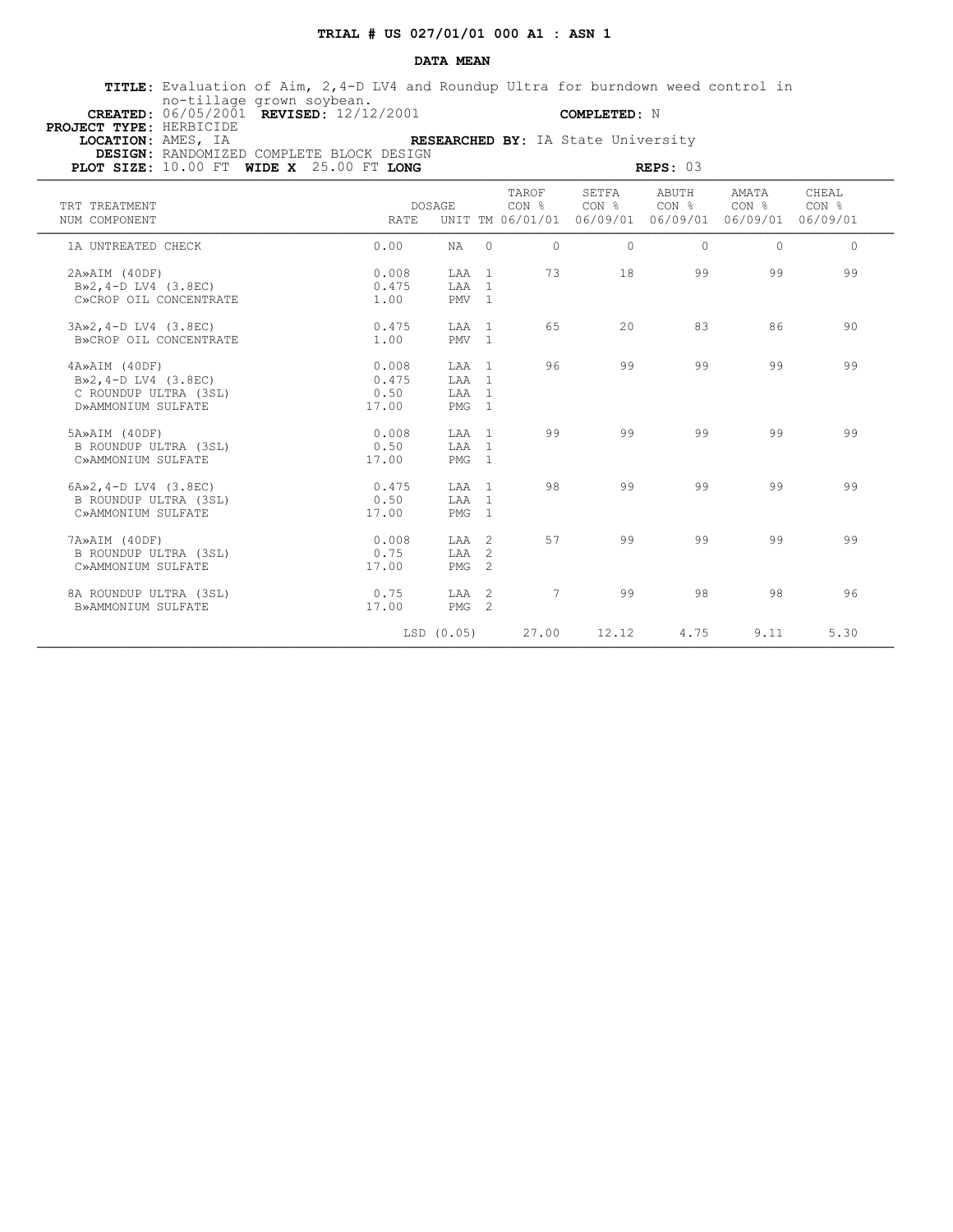#### **DATA MEAN**

 **TITLE:** Evaluation of Aim, 2,4-D LV4 and Roundup Ultra for burndown weed control in no-tillage grown soybean.  **CREATED:** 06/05/2001 **REVISED:** 12/12/2001 **COMPLETED:** N

 **PROJECT TYPE:** HERBICIDE

 **LOCATION:** AMES, IA **RESEARCHED BY:** IA State University  **DESIGN:** RANDOMIZED COMPLETE BLOCK DESIGN

**PLOT SIZE:** 10.00 FT **WIDE X**  $25.00$  FT **LONG REPS:** 03 **REPS:** 03

| TRT TREATMENT<br>NUM COMPONENT                                                             | <b>RATE</b>                     | <b>DOSAGE</b>                                 |                | <b>ERTCA</b><br>CON %<br>UNIT TM 06/09/01 | POLPY<br>CON % | TAROF<br>CON <sub>8</sub><br>06/09/01 06/09/01 | SETFA<br>CON <sub>8</sub><br>06/16/01 06/16/01 | <b>ABUTH</b><br>CON % |
|--------------------------------------------------------------------------------------------|---------------------------------|-----------------------------------------------|----------------|-------------------------------------------|----------------|------------------------------------------------|------------------------------------------------|-----------------------|
| 1A UNTREATED CHECK                                                                         | 0.00                            | NA                                            | $\Omega$       | $\Omega$                                  | $\cap$         | $\Omega$                                       | $\Omega$                                       | $\Omega$              |
| 2A»AIM (40DF)<br>$B\gg2$ , 4-D LV4 (3.8EC)<br>C»CROP OIL CONCENTRATE                       | 0.008<br>0.475<br>1.00          | LAA 1<br>LAA 1<br>PMV <sub>1</sub>            |                | 73                                        | 75             | 87                                             | 13                                             | 99                    |
| 3A»2, 4-D LV4 (3.8EC)<br>B»CROP OIL CONCENTRATE                                            | 0.475<br>1.00                   | LAA 1<br>PMV <sub>1</sub>                     |                | 70                                        | 63             | 70                                             | 17                                             | 99                    |
| 4A»AIM (40DF)<br>$B \gg 2, 4-D$ LV4 (3.8EC)<br>C ROUNDUP ULTRA (3SL)<br>D»AMMONIUM SULFATE | 0.008<br>0.475<br>0.50<br>17.00 | T.AA 1<br>T.AA 1<br>LAA 1<br>PMG <sub>1</sub> |                | 99                                        | 99             | 99                                             | 99                                             | 99                    |
| 5A»AIM (40DF)<br>B ROUNDUP ULTRA (3SL)<br>C»AMMONIUM SULFATE                               | 0.008<br>0.50<br>17.00          | LAA 1<br>LAA 1<br>PMG <sub>1</sub>            |                | 99                                        | 99             | 99                                             | 99                                             | 99                    |
| $6A \times 2$ , 4-D LV4 (3.8EC)<br>B ROUNDUP ULTRA (3SL)<br>C»AMMONIUM SULFATE             | 0.475<br>0.50<br>17.00          | T.AA 1<br>LAA 1<br>PMG                        | $\overline{1}$ | 99                                        | 99             | 99                                             | 99                                             | 99                    |
| 7A»AIM (40DF)<br>B ROUNDUP ULTRA (3SL)<br>C»AMMONIUM SULFATE                               | 0.008<br>0.75<br>17.00          | $TAA$ 2<br>LAA<br>PMG                         | -2<br>2        | 9.5                                       | 91             | 98                                             | 99                                             | 99                    |
| 8A ROUNDUP ULTRA (3SL)<br>B»AMMONIUM SULFATE                                               | 0.75<br>17.00                   | TAA 2<br>PMG                                  | $\overline{2}$ | 90                                        | 78             | 92                                             | 99                                             | 99                    |
|                                                                                            |                                 | LSD (0.05)                                    |                | 5.81                                      | 11.27          | 7.51                                           | 11.00                                          | 0.00                  |